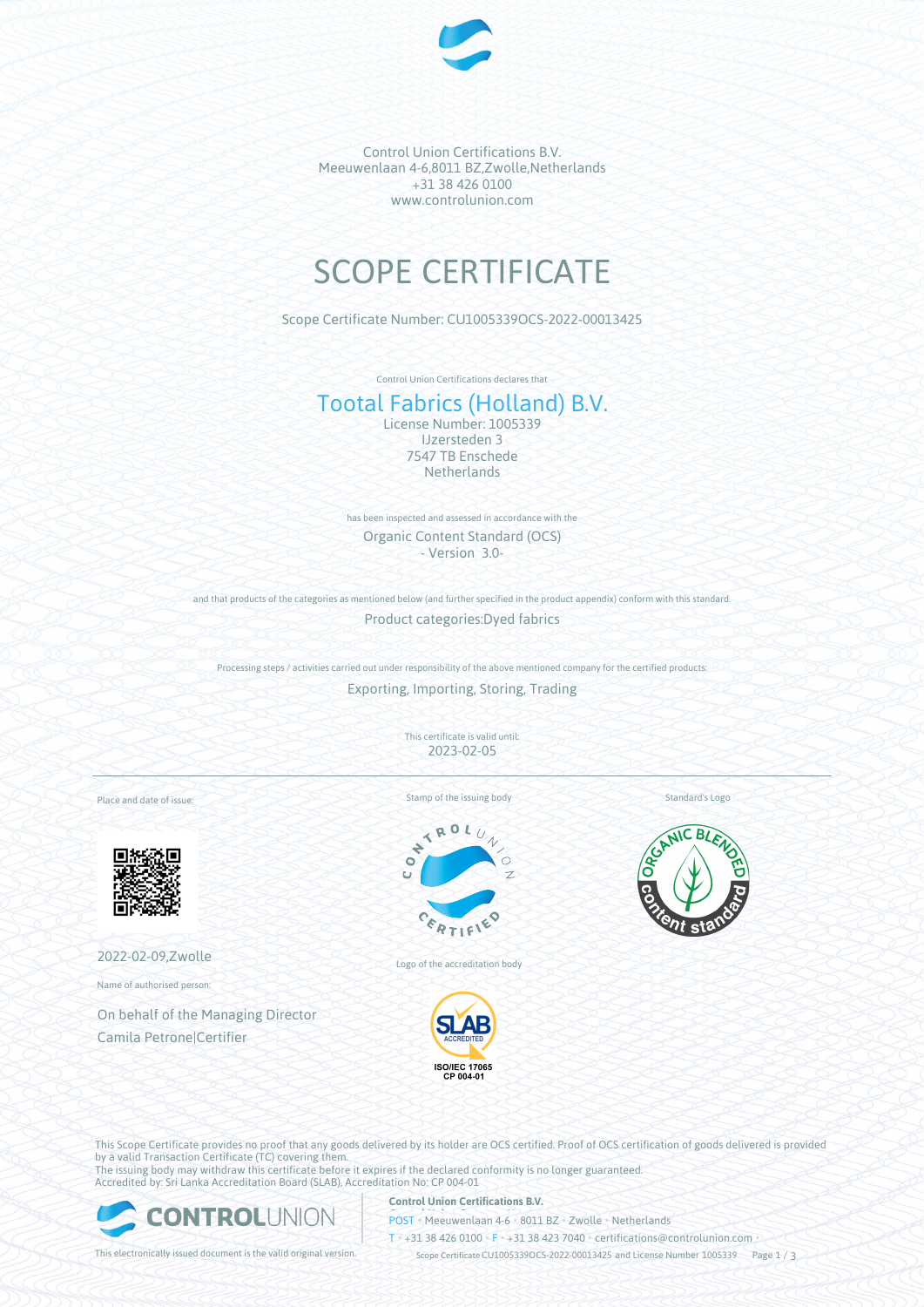

Control Union Certifications B.V. Meeuwenlaan 4-6,8011 BZ,Zwolle,Netherlands +31 38 426 0100 www.controlunion.com

**Tootal Fabrics (Holland) B.V. Organic Content Standard (OCS)**

### Products Appendix to Certificate no. CU1005339OCS-2022-00013425

In specific the certificate covers the following products:

| <b>Product category</b> | <b>Product details</b> | <b>Material composition</b>                                                                                                                 | Label grade        |
|-------------------------|------------------------|---------------------------------------------------------------------------------------------------------------------------------------------|--------------------|
| Dyed fabrics            | Woven fabrics          | 52.0%Recycled Post-Consumer Polyester<br>35.0%Organic Cotton<br>13.0%Recycled Pre-Consumer Polyester                                        | <b>OCS Blended</b> |
| <b>Dyed fabrics</b>     | Woven fabrics          | 36.0%Recycled Post-Consumer Polyester<br>55.0% Organic Cotton<br>9.0%Recycled Pre-Consumer Polyester                                        | <b>OCS Blended</b> |
| Dyed fabrics            | Woven fabrics          | 45.0%Recycled Post-Consumer Polyester<br>55.0%Organic Cotton                                                                                | <b>OCS Blended</b> |
| Dyed fabrics            | Woven fabrics          | 31.0%Recycled Post-Consumer Polyester<br>8.0%Recycled Pre-Consumer Polyester<br>3.0% Conventional Elastane (Spandex)<br>58.0%Organic Cotton | <b>OCS Blended</b> |
| Dyed fabrics            | Woven fabrics          | 58.0%Organic Cotton<br>39.0%Recycled Post-Consumer Polyester<br>3.0% Conventional Elastane (Spandex)                                        | <b>OCS Blended</b> |
| Dyed fabrics            | Woven fabrics          | <b>OCS Blended</b><br>3.0% Conventional Elastane (Spandex)<br>34.0%Recycled Post-Consumer Polyester<br>63.0%Organic Cotton                  |                    |
| Dyed fabrics            | Woven fabrics          | <b>OCS Blended</b><br>10.0% Organic Cotton<br>65.0%Recycled Post-Consumer Polyester<br>25.0%Conventional Cotton                             |                    |
| Dyed fabrics            | Woven fabrics          | 65.0%Recycled Post-Consumer Polyester<br>35.0%Organic Cotton                                                                                | <b>OCS Blended</b> |

Place and date of issue:



2022-02-09,Zwolle

Name of authorised person:

On behalf of the Managing Director Camila Petrone|Certifier



Logo of the accreditation body



Standard's logo